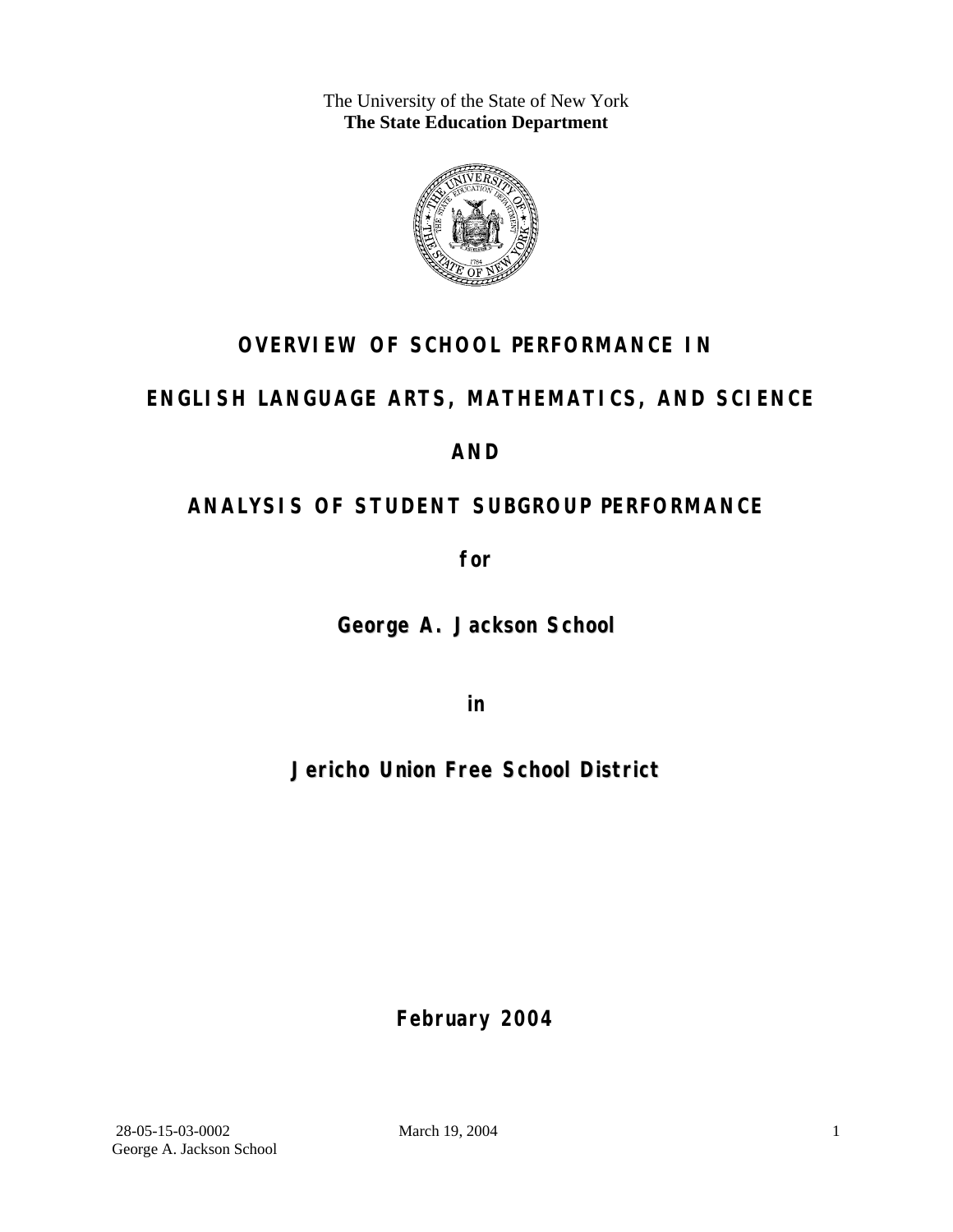#### **THE UNIVERSITY OF THE STATE OF NEW YORK**

#### **Regents of The University**

| Tonawanda             |
|-----------------------|
| <b>Hollis</b>         |
| Staten Island         |
| New Rochelle          |
| Peru                  |
| Huntington            |
| <b>North Syracuse</b> |
| New York              |
| <b>Belle Harbor</b>   |
| <b>Buffalo</b>        |
| Hartsdale             |
| Albany                |
| <b>Bronx</b>          |
| New York              |
| <b>Binghamton</b>     |
| Rochester             |

#### **President of The University and Commissioner of Education**

RICHARD P. MILLS

**Deputy Commissioner for Elementary, Middle, Secondary and Continuing Education**  JAMES A. KADAMUS

#### **Coordinator, School Operations and Management Services**

CHARLES SZUBERLA

#### **Coordinator, Information and Reporting Services**

MARTHA P. MUSSER

The State Education Department does not discriminate on the basis of age, color, religion, creed, disability, marital status, veteran status, national origin, race, gender, genetic predisposition or carrier status, or sexual orientation in its educational programs, services and activities. Portions of this publication can be made available in a variety of formats, including braille, large print or audio tape, upon request. Inquiries concerning this policy of nondiscrimination should be directed to the Department's Office for Diversity, Ethics, and Access, Room 530, Education Building, Albany, NY 12234. **Requests for additional copies of this publication may be made by contacting the Publications Sales Desk, Room 309, Education Building, Albany, NY 12234.** 

Please address all correspondence about this report that is not related to data corrections to:

*School Report Card Coordinator Information and Reporting Services Team New York State Education Department Room 863 EBA 89 Washington Avenue Albany, NY 12234*  E-mail: *RPTCARD@mail.nysed.gov*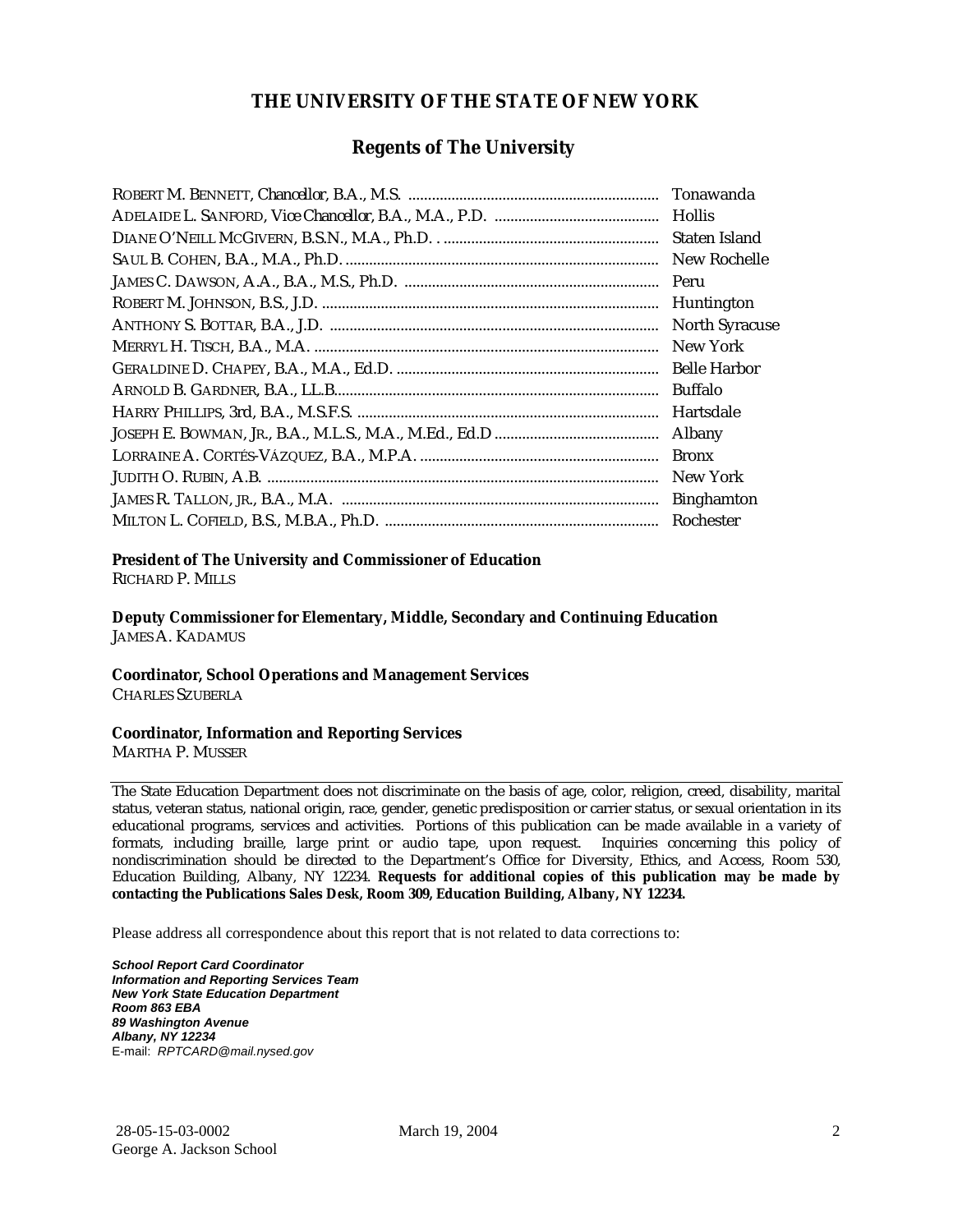The *New York State School Report Card* is an important part of the Board of Regents effort to raise learning standards for all students. It provides information to the public on student performance and other measures of school and district performance. Knowledge gained from the school report card on a school's strengths and weaknesses can be used to improve instruction and services to students.

The *New York State School Report Card* consists of three parts: the *Overview of School Performance in English Language Arts, Mathematics, and Science and Analysis of Student Subgroup Performance,* the *Comprehensive Information Report,* and the *School Accountability Report*. The *Overview and Analysis* presents performance data on measures required by the federal No Child Left Behind Act: English, mathematics, science, and graduation rate. Performance data on other State assessments can be found in the *Comprehensive Information Report*. The *School Accountability Report* provides information as to whether a school is making adequate progress toward enabling all students to achieve proficiency in English and mathematics.

State assessments are designed to help ensure that all students reach high learning standards. They show whether students are getting the foundation knowledge they need to succeed at the elementary, middle, and commencement levels and beyond. The State requires that students who are not making appropriate progress toward the standards receive academic intervention services.

In the *Overview*, performance on the elementary- and middle-level assessments in English language arts and mathematics and on the middle-level science test is reported in terms of mean scores and the percentage of students scoring at each of the four levels. These levels indicate performance on the standards from seriously deficient to advanced proficiency. Performance on the elementary-level science test is reported in terms of mean scores and the percentage of students making appropriate progress. Regents examination scores are reported in four score ranges. Scores of 65 to 100 are passing; scores of 55 to 64 earn credit toward a local diploma (with the approval of the local board of education). Though each elementary- and middle-level assessment is administered to students in a specific grade, secondary-level assessments are taken by students when they complete the coursework for the core curriculum. Therefore, the performance of students at the secondary level is measured for a student cohort rather than a group of students at a particular grade level. Students are grouped in cohorts according to the year in which they first entered grade 9.

The assessment data in the *Overview and Analysis* are for all tested students in the school, including general-education students and students with disabilities. In the *Overview*, each school's performance is compared with that of schools similar in grade level, district resources, and student needs as indicated by income and limited English proficiency (LEP) status. Each district's performance is compared with that of all public schools statewide. In the *Analysis*, performance is disaggregated by race/ethnicity, disability status, gender, LEP status, income level, and migrant status.

Explanations of terms referred to or symbols used in this part of the school report card may be found in the glossary on the last page. Further information on the school report card may be found in the guide, *Understanding Your School Report Card: February 2004*, available on the Information and Reporting Services Web site at www.emsc.nysed.gov/irts.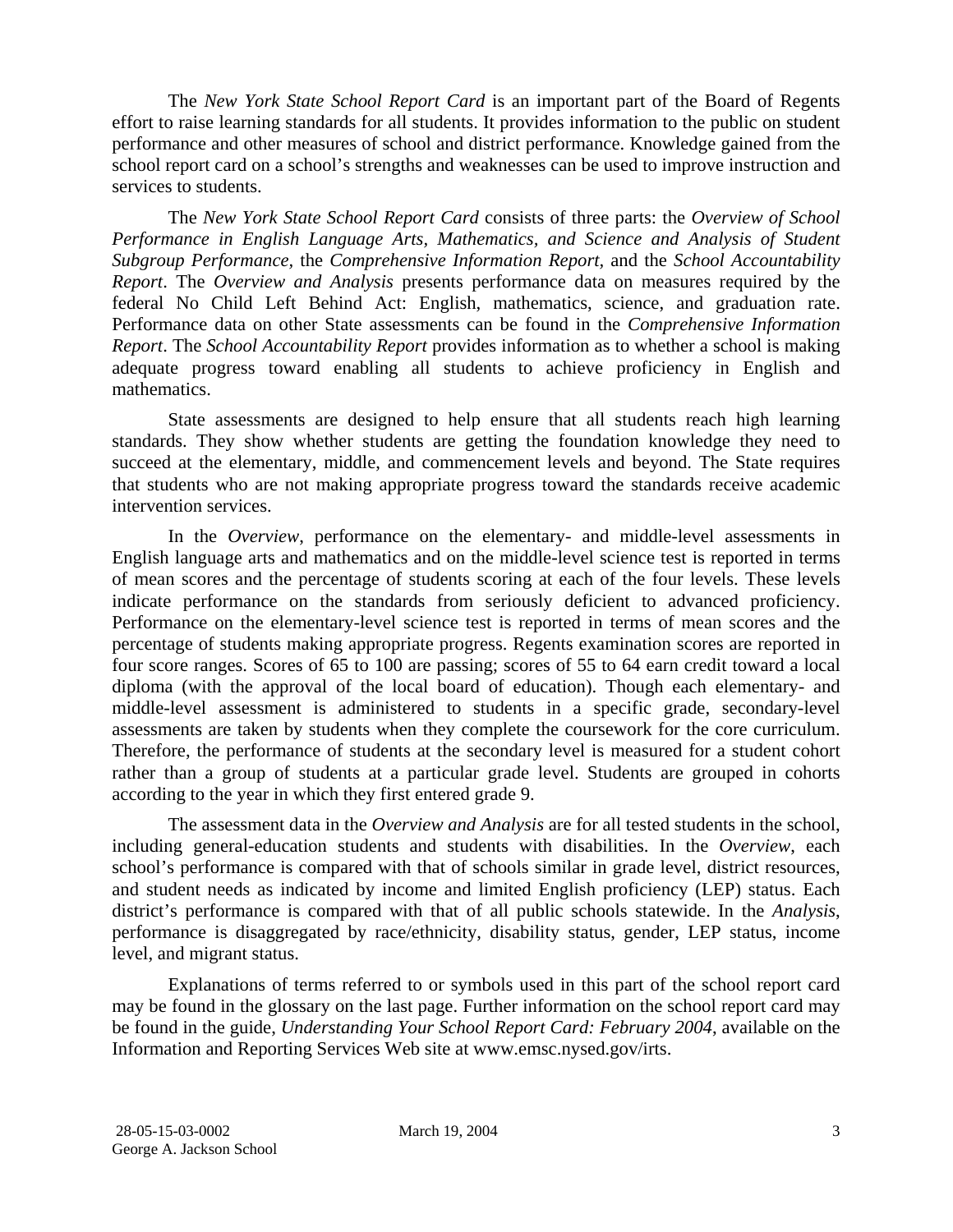# **Overview of School Performance in English Language Arts, Mathematics, and Science**

### **School Profile**

| Principal:<br>Martin Weissman |             | (516)681-0850<br>Phone:   |
|-------------------------------|-------------|---------------------------|
| <b>Organization</b>           | Grade Range | <b>Student Enrollment</b> |
| $2002 - 03$                   | $K-5$       | 489                       |

|  | 2001–02 School District-wide Total Expenditure per Pupil | \$19,113 |
|--|----------------------------------------------------------|----------|
|--|----------------------------------------------------------|----------|

### **2002–03 Percentage of Core Classes Taught by Highly Qualified Teachers\***

| <b>Number of Core</b><br><b>Classes</b> | <b>Percent Taught</b><br>by Highly<br>Qualified |
|-----------------------------------------|-------------------------------------------------|
|                                         | <b>Teachers</b>                                 |
|                                         | 100%                                            |
|                                         |                                                 |

\*For the 2002-03 school year, SED is reporting that teachers of core classes are highly qualified if they are certified to teach those classes. However, No Child Left Behind (NCLB) imposes requirements beyond certification for some teachers to be considered highly qualified. In future years, when New York State uses the NCLB criteria for reporting, certified teachers must fulfill all NCLB requirements to be counted as highly qualified.

#### **2002–03 Percentage of Teachers with No Valid Teaching Certificate\***

| Number of<br><b>Teachers</b> | <b>Percent with No</b><br><b>Valid Teaching</b><br><b>Certificate</b> |
|------------------------------|-----------------------------------------------------------------------|
| 43                           | ሰ%                                                                    |

\*This count includes teachers with temporary licenses who do not have a valid permanent, provisional, or transitional teaching certificate.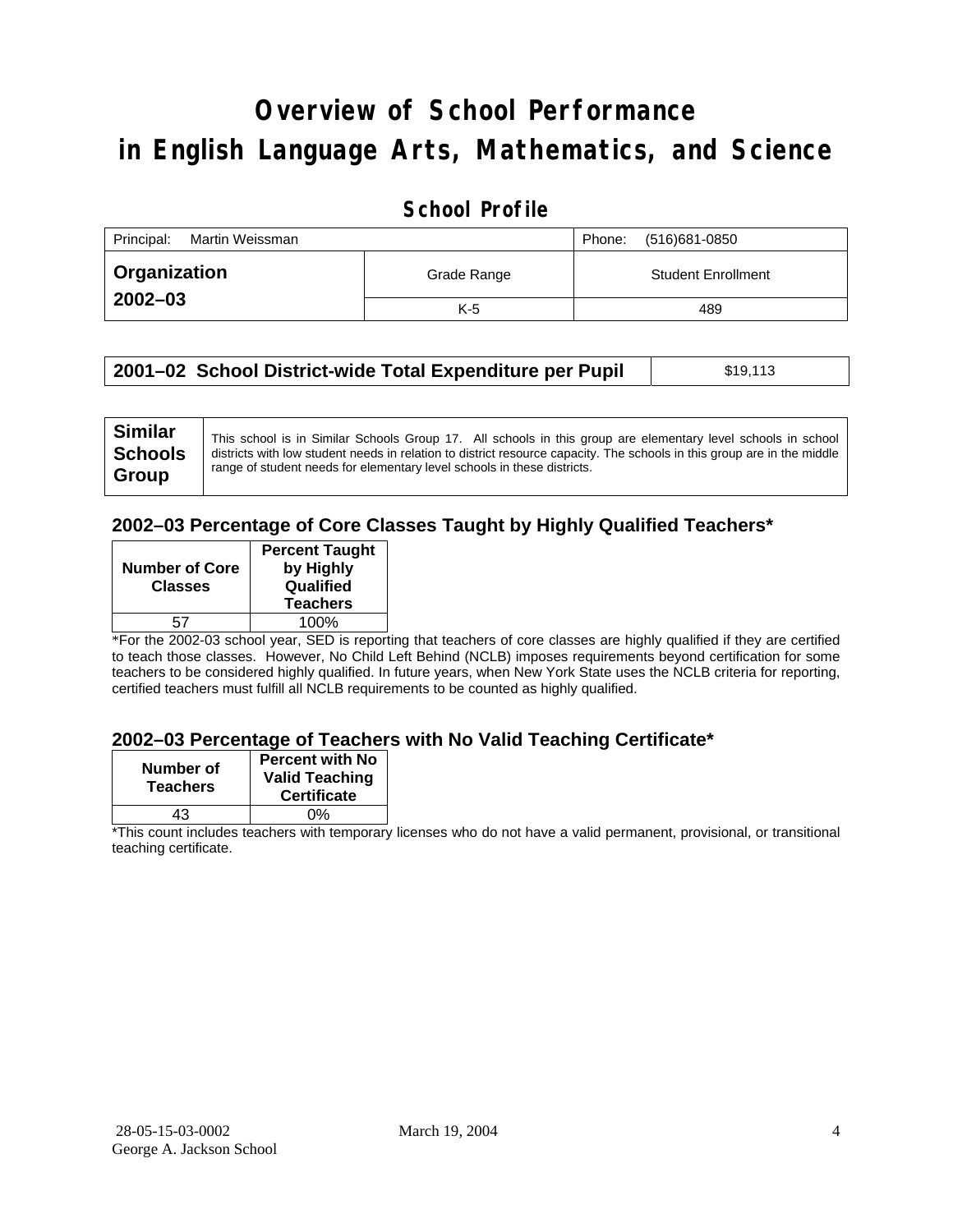English Language Arts



|                                        |                    | <b>Counts of Students Tested</b> |                    |                    |              |                   |  |
|----------------------------------------|--------------------|----------------------------------|--------------------|--------------------|--------------|-------------------|--|
| Performance at I<br><b>This School</b> | Level 1<br>455-602 | Level 2<br>603-644               | Level 3<br>645-691 | Level 4<br>692-800 | <b>Total</b> | <b>Mean Score</b> |  |
| Jan-Feb 2001                           |                    |                                  | 40                 | 46                 | 92           | 694               |  |
| Jan-Feb 2002                           |                    |                                  | 29                 | 64                 | 94           | 713               |  |
| Feb 2003                               |                    |                                  | 27                 | 45                 |              | 697               |  |

|         | Elementary-Level English Language Arts Levels — Listening, Reading, and Writing Standards                 |  |  |  |  |
|---------|-----------------------------------------------------------------------------------------------------------|--|--|--|--|
| Level 4 | These students exceed the standards and are moving toward high performance on the Regents examination.    |  |  |  |  |
| Level 3 | These students meet the standards and, with continued steady growth, should pass the Regents examination. |  |  |  |  |
| Level 2 | These students <b>need extra help</b> to meet the standards and pass the Regents examination.             |  |  |  |  |
| Level 1 | These students have serious academic deficiencies.                                                        |  |  |  |  |

**Performance of Limited English Proficient Students Taking the New York State English as a Second Language Achievement Test (NYSESLAT) as the Measure of English Language Arts Achievement**

| Grade 4 | <b>Number</b><br>Tested | Level 1 | Level 2 | Level 3  | Level 4  |
|---------|-------------------------|---------|---------|----------|----------|
| 2003    | <u>_</u>                | #       | π       | $^{\pi}$ | $^{\pi}$ |

**Performance of Students with Severe Disabilities on the New York State Alternate Assessment (NYSAA) in English** 

| <b>Elementary Level</b> | <b>Number</b><br>Tested | AA-Level 1 | AA-Level 2 | AA-Level 3 | AA-Level 4 |
|-------------------------|-------------------------|------------|------------|------------|------------|
| $2002 - 03$             |                         |            |            |            |            |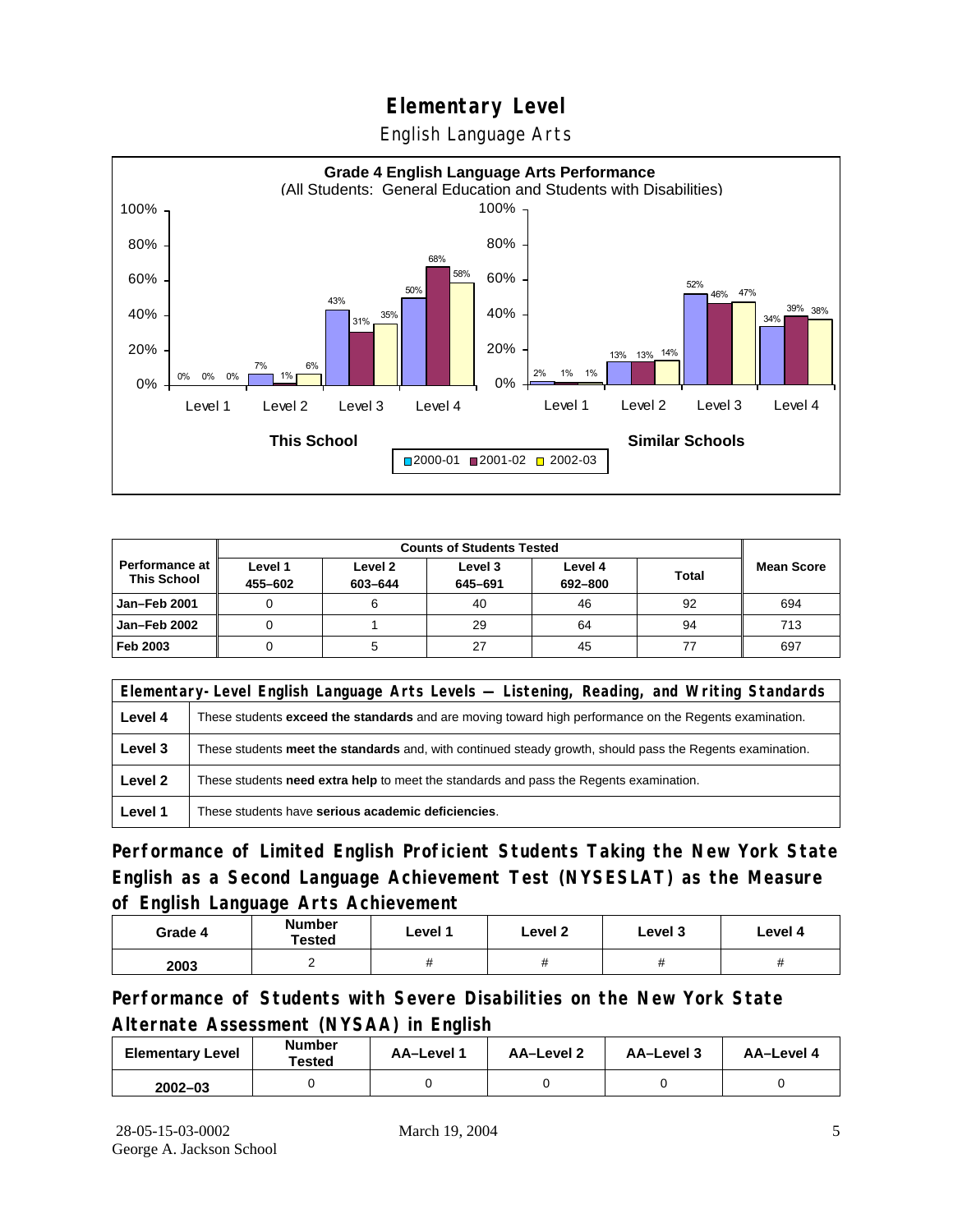### Mathematics



|                                             |                    | <b>Counts of Students Tested</b> |                    |                    |              |                   |  |
|---------------------------------------------|--------------------|----------------------------------|--------------------|--------------------|--------------|-------------------|--|
| <b>Performance at</b><br><b>This School</b> | Level 1<br>448-601 | Level 2<br>602-636               | Level 3<br>637-677 | Level 4<br>678-810 | <b>Total</b> | <b>Mean Score</b> |  |
| <b>May 2001</b>                             |                    |                                  |                    | 86                 | 92           | 727               |  |
| May 2002                                    |                    |                                  |                    | 88                 | 95           | 713               |  |
| May 2003                                    |                    |                                  |                    | 72                 | 80           | 713               |  |

|         | Elementary-Level Mathematics Levels -                                                                         |  |  |  |
|---------|---------------------------------------------------------------------------------------------------------------|--|--|--|
|         | Knowledge, Reasoning, and Problem-Solving Standards                                                           |  |  |  |
| Level 4 | These students <b>exceed the standards</b> and are moving toward high performance on the Regents examination. |  |  |  |
| Level 3 | These students meet the standards and, with continued steady growth, should pass the Regents examination.     |  |  |  |
| Level 2 | These students <b>need extra help</b> to meet the standards and pass the Regents examination.                 |  |  |  |
| Level 1 | These students have serious academic deficiencies.                                                            |  |  |  |

### **Performance of Students with Severe Disabilities on the New York State Alternate Assessment (NYSAA) in Mathematics**

| <b>Elementary Level</b> | <b>Number</b><br>Tested | <b>AA-Level 1</b> | AA-Level 2 | AA-Level 3 | AA-Level 4 |  |
|-------------------------|-------------------------|-------------------|------------|------------|------------|--|
| $2002 - 03$             |                         |                   |            |            |            |  |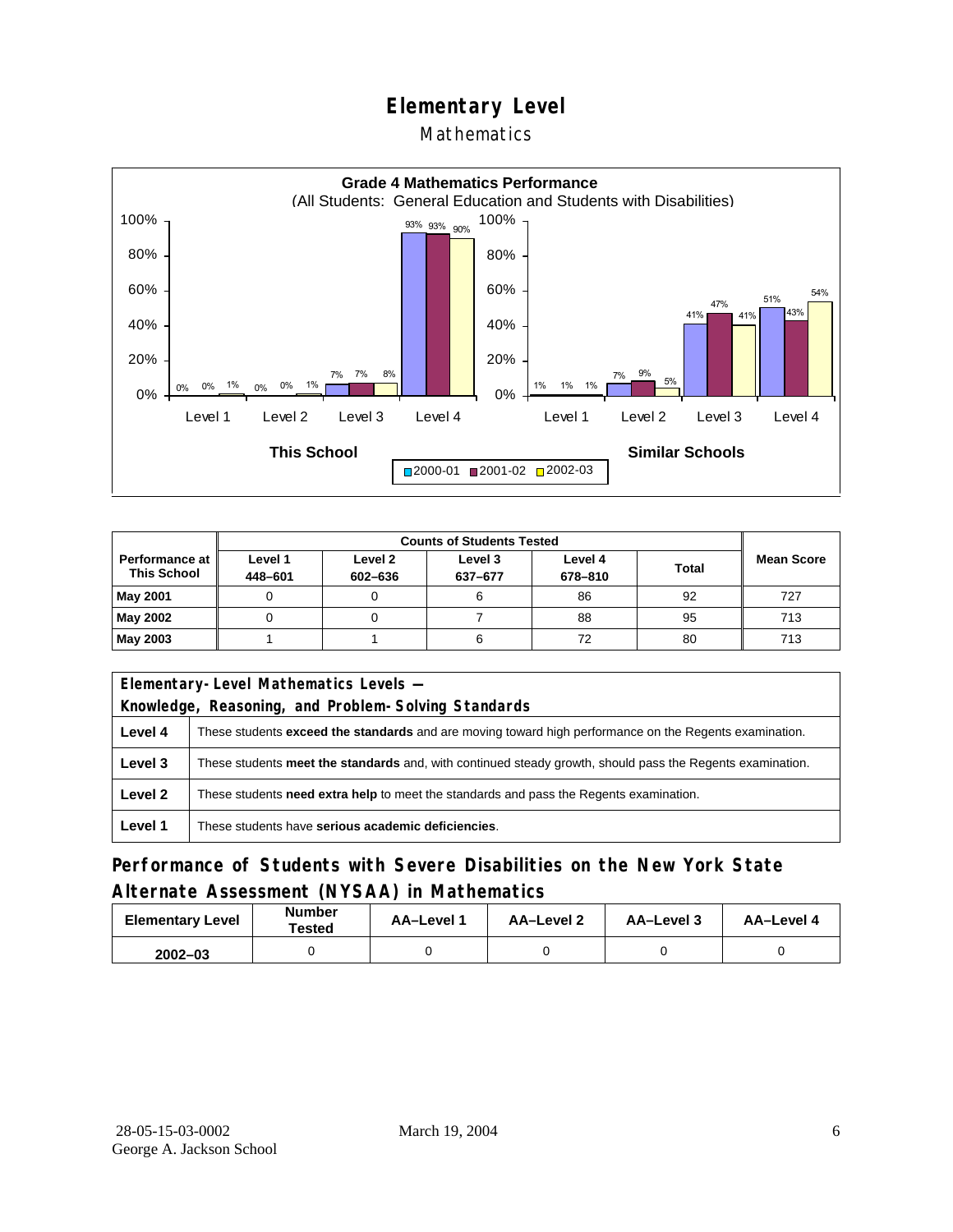Science Multiple-Choice



**All Students** 

|          |    | Number Tested   Number Above SDL   Mean Score |  |
|----------|----|-----------------------------------------------|--|
| May 2001 | 92 |                                               |  |
| May 2002 | 95 | 95                                            |  |
| May 2003 |    |                                               |  |

| Grade 4 Science - Knowledge, Reasoning, and Problem-Solving Standards |                                                                                                                                                                                                                                          |  |  |  |  |  |
|-----------------------------------------------------------------------|------------------------------------------------------------------------------------------------------------------------------------------------------------------------------------------------------------------------------------------|--|--|--|--|--|
| <b>Multiple-Choice</b><br><b>Test Component</b>                       | This component contains 45 multiple-choice questions based upon the New York State Elementary<br>Science Syllabus and referenced to the New York State Learning Standards for Mathematics, Science<br>and Technology (Elementary Level). |  |  |  |  |  |
| <b>State Designated</b>                                               | Students who correctly answer fewer than 30 of the 45 questions of the multiple-choice test component                                                                                                                                    |  |  |  |  |  |
| Level (SDL)                                                           | must receive academic intervention services in the following term of instruction.                                                                                                                                                        |  |  |  |  |  |
| <b>School Mean</b>                                                    | For the multiple-choice test component, the mean score is the average number of correct answers for                                                                                                                                      |  |  |  |  |  |
| <b>Scores</b>                                                         | students tested. If all tested students answered all questions correctly, this score would be 45.                                                                                                                                        |  |  |  |  |  |

## **Elementary Level**

#### Science Performance Test

The elementary-level science test is composed of two sections, the multiple-choice section (described above) and the performance test. The performance test is not used to determine the need for academic intervention services or for accountability purposes because not all students are administered the same three tasks.

| <b>All Students</b>                       |    |    |  |  |  |  |  |  |  |
|-------------------------------------------|----|----|--|--|--|--|--|--|--|
| <b>Number Tested</b><br><b>Mean Score</b> |    |    |  |  |  |  |  |  |  |
| May 2001                                  | 92 | 42 |  |  |  |  |  |  |  |
| <b>May 2002</b>                           | 95 | 46 |  |  |  |  |  |  |  |
| <b>May 2003</b>                           | 'q |    |  |  |  |  |  |  |  |

### **Performance of Students with Severe Disabilities on the New York State Alternate Assessment (NYSAA) in Science**

| <b>Elementary Level</b> | <b>Number</b><br>Tested | AA-Level 1 | <b>AA-Level 2</b> | AA-Level 3 | AA-Level 4 |  |
|-------------------------|-------------------------|------------|-------------------|------------|------------|--|
| $2002 - 03$             |                         |            |                   |            |            |  |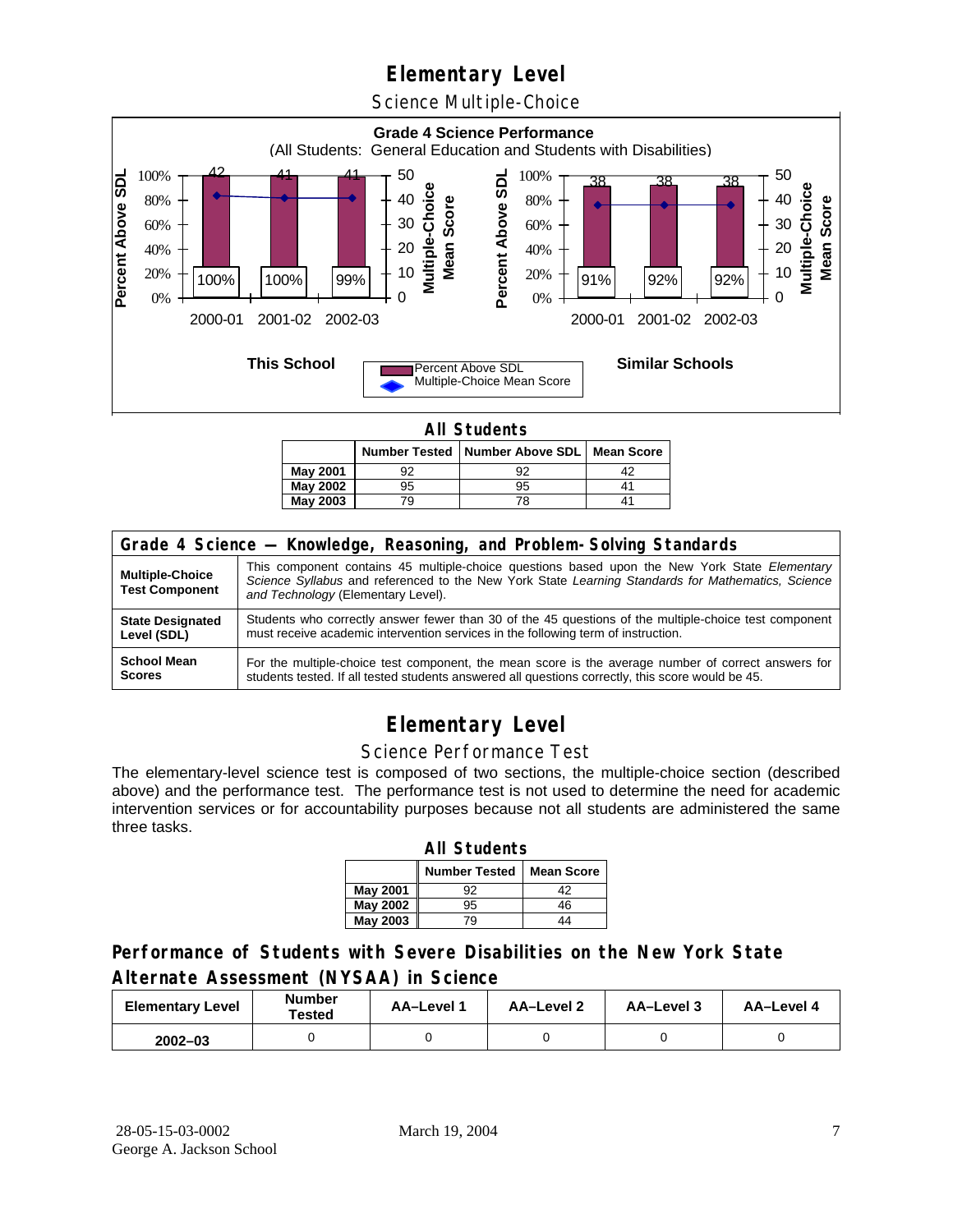# **Analysis of Student Subgroup Performance**

Historically, on State assessments the average performance of Black, Hispanic, and Native American students has been lower than that of White and Asian students. Similarly, students from lowincome families have not performed as well as those from higher income families. A high priority of the Board of Regents is to eliminate these gaps in student performance. In addition, Title I of the federal Elementary and Secondary Education Act includes explicit requirements "to ensure that students served by Title I are given the same opportunity to achieve to high standards and are held to the same high expectations as all students in each State."

This section of the school report card provides performance data for two years by racial/ethnic group, disability status, gender, English proficiency status, income level, and migrant status. The purpose of the student subgroup analyses is to determine if students who perform below the standards in any school tend to fall into particular groups, such as minority students, limited English proficient students, or economically disadvantaged students. If these analyses provide evidence that students in one of the groups achieve at a lower level than other students, the school and community should examine the reasons for this lower performance and make necessary changes in curriculum, instruction, and student support services to remedy these performance gaps. If your school did not report data for the 2002-03 school year for a subject and grade, a table showing data for subgroups in that subject and grade will not be included in the *Analysis*.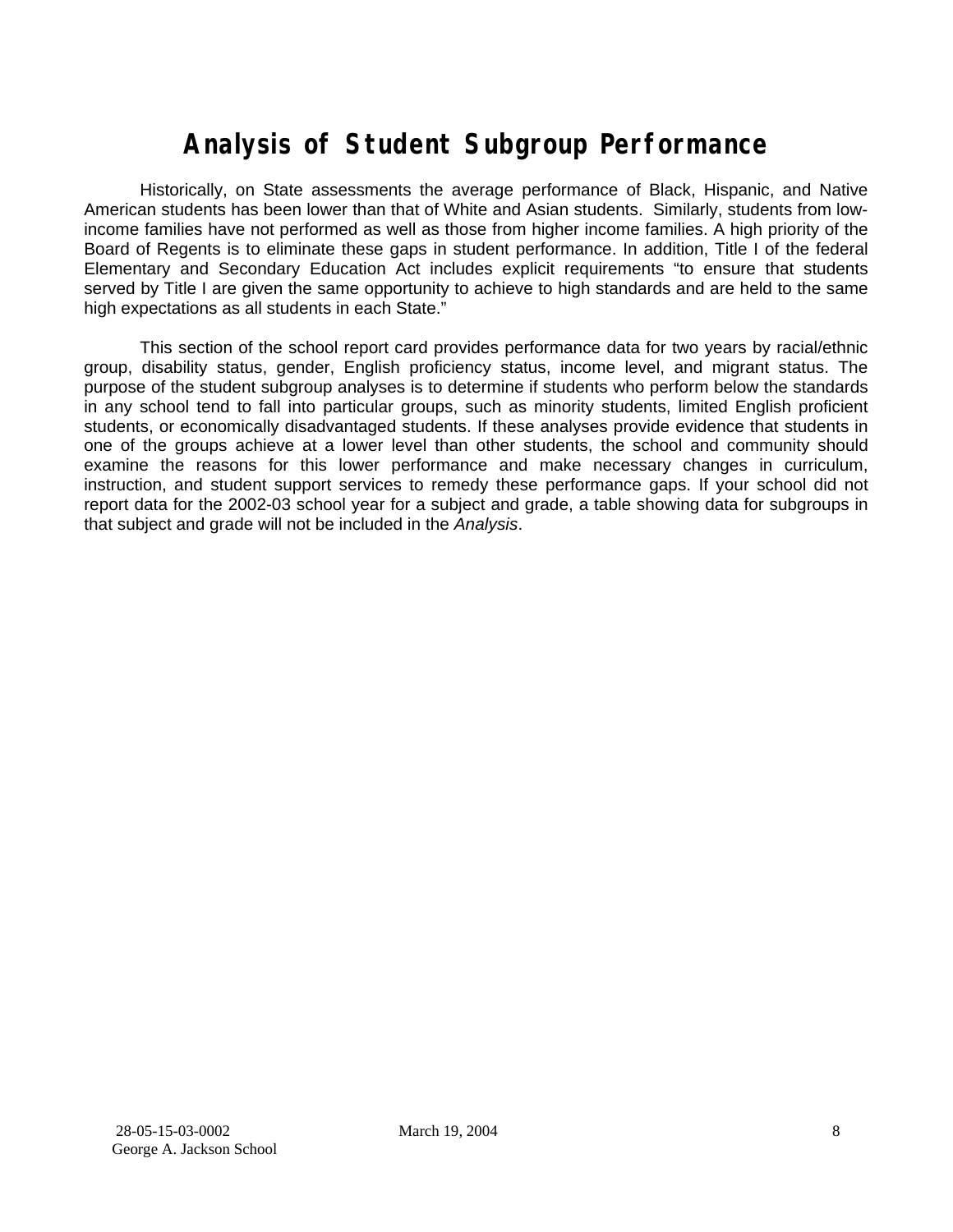### English Language Arts

|                                              | ັ<br>$2001 - 02$                                                                   |         |             |               | $2002 - 03$                                                       |         |         |     |
|----------------------------------------------|------------------------------------------------------------------------------------|---------|-------------|---------------|-------------------------------------------------------------------|---------|---------|-----|
| <b>Student Subgroup</b>                      | <b>Percentages of Tested</b><br><b>Students Scoring at Levels</b><br><b>Tested</b> |         |             | <b>Tested</b> | <b>Percentages of Tested</b><br><b>Students Scoring at Levels</b> |         |         |     |
|                                              |                                                                                    | $2 - 4$ | $3 - 4$     | 4             |                                                                   | $2 - 4$ | $3 - 4$ | 4   |
| <b>Results by Race/Ethnicity</b>             |                                                                                    |         |             |               |                                                                   |         |         |     |
| American Indian/Alaskan Native               | 0                                                                                  | 0%      | 0%          | 0%            | $\mathbf 0$                                                       | 0%      | 0%      | 0%  |
| <b>Black</b>                                 | $\overline{2}$                                                                     | s       | $\mathbf s$ | s             | 1                                                                 | s       | s       | s   |
| Hispanic                                     | 0                                                                                  | 0%      | 0%          | 0%            | 1                                                                 | s       | s       | s   |
| Asian or Pacific Islander                    | 18                                                                                 | s       | s           | s             | 11                                                                | s       | s       | s   |
| White                                        | 74                                                                                 | 100%    | 100%        | 70%           | 64                                                                | 100%    | 92%     | 63% |
| Total                                        | 94                                                                                 | 100%    | 99%         | 68%           | 77                                                                | 100%    | 94%     | 58% |
| Small Group Totals (s)                       | 20                                                                                 | 100%    | 95%         | 60%           | 13                                                                | 100%    | 100%    | 38% |
| <b>Results by Disability Status</b>          |                                                                                    |         |             |               |                                                                   |         |         |     |
| General-education students                   | 88                                                                                 | 100%    | 99%         | 67%           | 71                                                                | 100%    | 96%     | 61% |
| Students with disabilities                   | 6                                                                                  | 100%    | 100%        | 83%           | 6                                                                 | 100%    | 67%     | 33% |
| Total                                        | 94                                                                                 | 100%    | 99%         | 68%           | 77                                                                | 100%    | 94%     | 58% |
| <b>Results by Gender</b>                     |                                                                                    |         |             |               |                                                                   |         |         |     |
| Female                                       | 43                                                                                 | 100%    | 100%        | 67%           | 37                                                                | 100%    | 97%     | 65% |
| Male                                         | 51                                                                                 | 100%    | 98%         | 69%           | 40                                                                | 100%    | 90%     | 53% |
| Total                                        | 94                                                                                 | 100%    | 99%         | 68%           | 77                                                                | 100%    | 94%     | 58% |
| <b>Results by English Proficiency Status</b> |                                                                                    |         |             |               |                                                                   |         |         |     |
| English proficient                           | 94                                                                                 | 100%    | 99%         | 68%           | 77                                                                | 100%    | 94%     | 58% |
| Limited English proficient                   | 0                                                                                  | 0%      | 0%          | 0%            | $\mathbf 0$                                                       | 0%      | 0%      | 0%  |
| Total                                        | 94                                                                                 | 100%    | 99%         | 68%           | 77                                                                | 100%    | 94%     | 58% |
| <b>Results by Income Level</b>               |                                                                                    |         |             |               |                                                                   |         |         |     |
| Economically disadvantaged                   | $\Omega$                                                                           | 0%      | 0%          | 0%            | 1                                                                 | s       | s       | s   |
| Not disadvantaged                            | 94                                                                                 | 100%    | 99%         | 68%           | 76                                                                | s       | s       | s   |
| Total                                        | 94                                                                                 | 100%    | 99%         | 68%           | 77                                                                | 100%    | 94%     | 58% |
| <b>Results by Migrant Status</b>             |                                                                                    |         |             |               |                                                                   |         |         |     |
| Migrant family                               | 0                                                                                  | 0%      | 0%          | 0%            | $\mathbf 0$                                                       | 0%      | 0%      | 0%  |
| Not migrant family                           | 94                                                                                 | 100%    | 99%         | 68%           | 77                                                                | 100%    | 94%     | 58% |
| Total                                        | 94                                                                                 | 100%    | 99%         | 68%           | 77                                                                | 100%    | 94%     | 58% |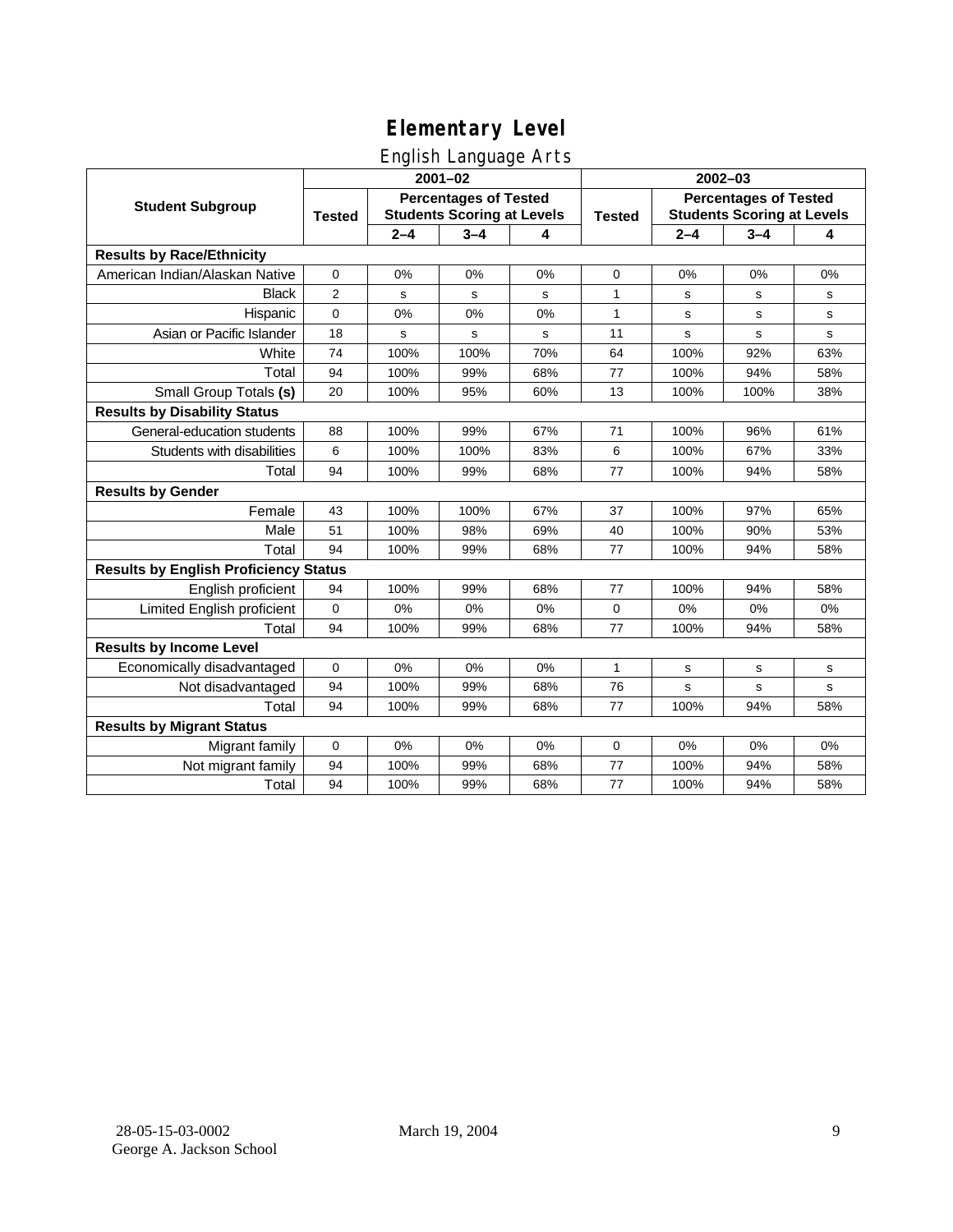### Mathematics

|                                              | $2001 - 02$                                                                        |         |         |               | $2002 - 03$                                                       |         |         |     |
|----------------------------------------------|------------------------------------------------------------------------------------|---------|---------|---------------|-------------------------------------------------------------------|---------|---------|-----|
| <b>Student Subgroup</b>                      | <b>Percentages of Tested</b><br><b>Students Scoring at Levels</b><br><b>Tested</b> |         |         | <b>Tested</b> | <b>Percentages of Tested</b><br><b>Students Scoring at Levels</b> |         |         |     |
|                                              |                                                                                    | $2 - 4$ | $3 - 4$ | 4             |                                                                   | $2 - 4$ | $3 - 4$ | 4   |
| <b>Results by Race/Ethnicity</b>             |                                                                                    |         |         |               |                                                                   |         |         |     |
| American Indian/Alaskan Native               | $\mathbf 0$                                                                        | 0%      | 0%      | 0%            | $\Omega$                                                          | 0%      | 0%      | 0%  |
| <b>Black</b>                                 | 2                                                                                  | s       | s       | s             | 1                                                                 | s       | s       | s   |
| Hispanic                                     | $\Omega$                                                                           | 0%      | 0%      | 0%            | $\mathbf{1}$                                                      | s       | s       | s   |
| Asian or Pacific Islander                    | 19                                                                                 | s       | s       | s             | 13                                                                | s       | s       | s   |
| White                                        | 74                                                                                 | 100%    | 100%    | 93%           | 65                                                                | 98%     | 97%     | 91% |
| Total                                        | 95                                                                                 | 100%    | 100%    | 93%           | 80                                                                | 99%     | 98%     | 90% |
| Small Group Totals (s)                       | 21                                                                                 | 100%    | 100%    | 90%           | 15                                                                | 100%    | 100%    | 87% |
| <b>Results by Disability Status</b>          |                                                                                    |         |         |               |                                                                   |         |         |     |
| General-education students                   | 89                                                                                 | 100%    | 100%    | 94%           | 73                                                                | 100%    | 100%    | 93% |
| Students with disabilities                   | 6                                                                                  | 100%    | 100%    | 67%           | $\overline{7}$                                                    | 86%     | 71%     | 57% |
| Total                                        | 95                                                                                 | 100%    | 100%    | 93%           | 80                                                                | 99%     | 98%     | 90% |
| <b>Results by Gender</b>                     |                                                                                    |         |         |               |                                                                   |         |         |     |
| Female                                       | 43                                                                                 | 100%    | 100%    | 91%           | 38                                                                | 100%    | 100%    | 92% |
| Male                                         | 52                                                                                 | 100%    | 100%    | 94%           | 42                                                                | 98%     | 95%     | 88% |
| Total                                        | 95                                                                                 | 100%    | 100%    | 93%           | 80                                                                | 99%     | 98%     | 90% |
| <b>Results by English Proficiency Status</b> |                                                                                    |         |         |               |                                                                   |         |         |     |
| English proficient                           | 95                                                                                 | 100%    | 100%    | 93%           | 78                                                                | s       | s       | s   |
| Limited English proficient                   | $\mathbf 0$                                                                        | 0%      | 0%      | 0%            | $\overline{2}$                                                    | S       | s       | s   |
| Total                                        | 95                                                                                 | 100%    | 100%    | 93%           | 80                                                                | 99%     | 98%     | 90% |
| <b>Results by Income Level</b>               |                                                                                    |         |         |               |                                                                   |         |         |     |
| Economically disadvantaged                   | $\mathbf 0$                                                                        | 0%      | 0%      | 0%            | $\mathbf{1}$                                                      | s       | s       | s   |
| Not disadvantaged                            | 95                                                                                 | 100%    | 100%    | 93%           | 79                                                                | s       | s       | s   |
| Total                                        | 95                                                                                 | 100%    | 100%    | 93%           | 80                                                                | 99%     | 98%     | 90% |
| <b>Results by Migrant Status</b>             |                                                                                    |         |         |               |                                                                   |         |         |     |
| Migrant family                               | 0                                                                                  | 0%      | 0%      | 0%            | 0                                                                 | 0%      | 0%      | 0%  |
| Not migrant family                           | 95                                                                                 | 100%    | 100%    | 93%           | 80                                                                | 99%     | 98%     | 90% |
| Total                                        | 95                                                                                 | 100%    | 100%    | 93%           | 80                                                                | 99%     | 98%     | 90% |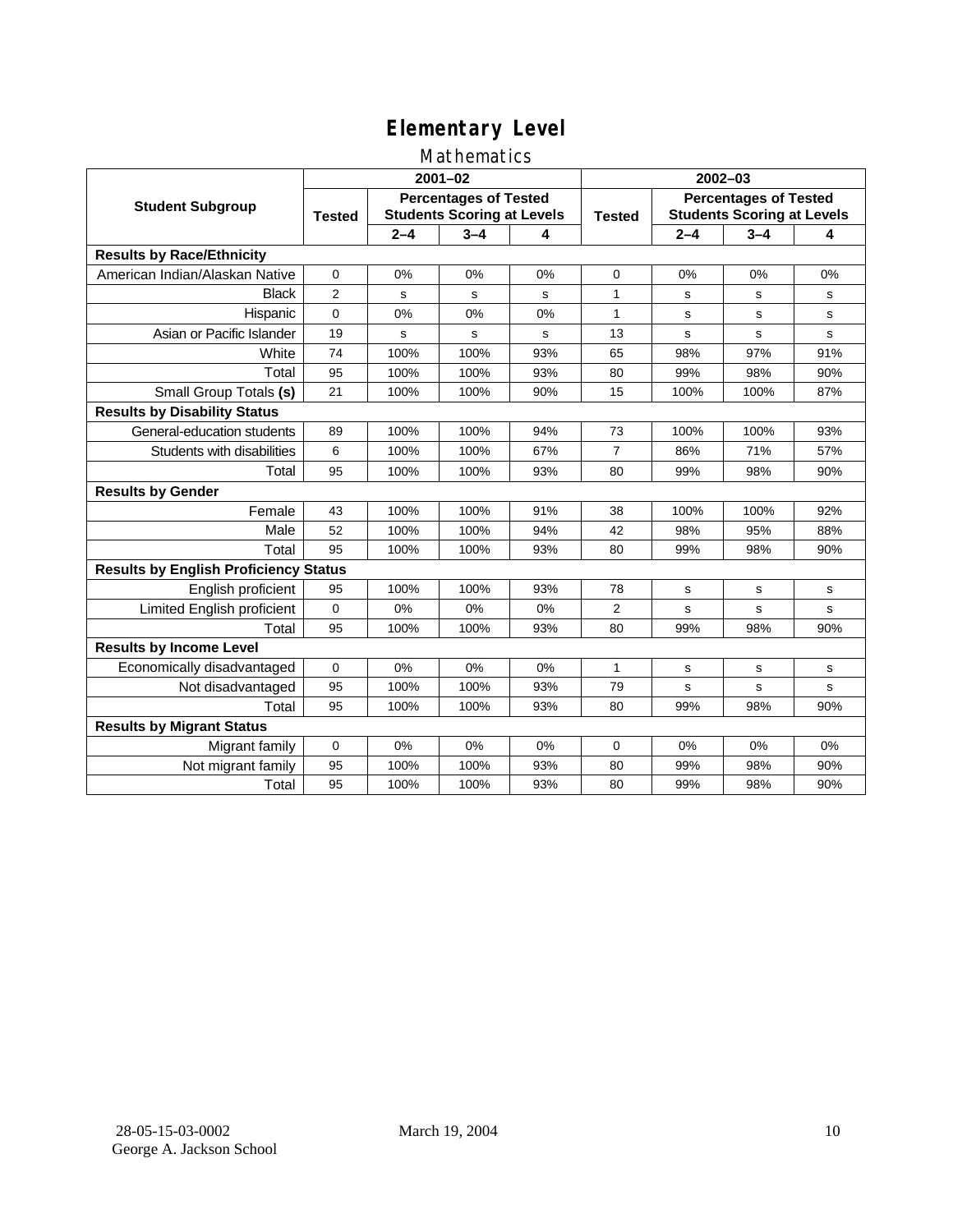### Science Multiple-Choice

|                                              | $2001 - 02$    |                                                                                              | 2002-03        |                                                                                              |  |  |  |
|----------------------------------------------|----------------|----------------------------------------------------------------------------------------------|----------------|----------------------------------------------------------------------------------------------|--|--|--|
| <b>Student Subgroup</b>                      | <b>Tested</b>  | <b>Percentages of</b><br><b>Tested</b><br><b>Students</b><br><b>Scoring above</b><br>the SDL | <b>Tested</b>  | <b>Percentages of</b><br><b>Tested</b><br><b>Students</b><br><b>Scoring above</b><br>the SDL |  |  |  |
| <b>Results by Race/Ethnicity</b>             |                |                                                                                              |                |                                                                                              |  |  |  |
| American Indian/Alaskan Native               | 0              | 0%                                                                                           | 0              | 0%                                                                                           |  |  |  |
| <b>Black</b>                                 | $\overline{2}$ | s                                                                                            | $\mathbf{1}$   | ${\tt s}$                                                                                    |  |  |  |
| Hispanic                                     | 0              | 0%                                                                                           | $\mathbf{1}$   | s                                                                                            |  |  |  |
| Asian or Pacific Islander                    | 19             | s                                                                                            | 13             | s                                                                                            |  |  |  |
| White                                        | 74             | 100%                                                                                         | 64             | 98%                                                                                          |  |  |  |
| Total                                        | 95             | 100%                                                                                         | 79             | 99%                                                                                          |  |  |  |
| Small Group Totals (s)                       | 21             | 100%                                                                                         | 15             | 100%                                                                                         |  |  |  |
| <b>Results by Disability Status</b>          |                |                                                                                              |                |                                                                                              |  |  |  |
| General-education students                   | 89             | 100%                                                                                         | 73             | 100%                                                                                         |  |  |  |
| Students with disabilities                   | 6              | 100%                                                                                         | 6              | 83%                                                                                          |  |  |  |
| Total                                        | 95             | 100%                                                                                         | 79             | 99%                                                                                          |  |  |  |
| <b>Results by Gender</b>                     |                |                                                                                              |                |                                                                                              |  |  |  |
| Female                                       | 43             | 100%                                                                                         | 38             | 100%                                                                                         |  |  |  |
| Male                                         | 52             | 100%                                                                                         | 41             | 98%                                                                                          |  |  |  |
| Total                                        | 95             | 100%                                                                                         | 79             | 99%                                                                                          |  |  |  |
| <b>Results by English Proficiency Status</b> |                |                                                                                              |                |                                                                                              |  |  |  |
| English proficient                           | 95             | 100%                                                                                         | 77             | s                                                                                            |  |  |  |
| Limited English proficient                   | $\Omega$       | 0%                                                                                           | $\overline{2}$ | s                                                                                            |  |  |  |
| Total                                        | 95             | 100%                                                                                         | 79             | 99%                                                                                          |  |  |  |
| <b>Results by Income Level</b>               |                |                                                                                              |                |                                                                                              |  |  |  |
| Economically disadvantaged                   | $\Omega$       | 0%                                                                                           | $\mathbf{1}$   | s                                                                                            |  |  |  |
| Not disadvantaged                            | 95             | 100%                                                                                         | 78             | s                                                                                            |  |  |  |
| Total                                        | 95             | 100%                                                                                         | 79             | 99%                                                                                          |  |  |  |
| <b>Results by Migrant Status</b>             |                |                                                                                              |                |                                                                                              |  |  |  |
| Migrant family                               | 0              | 0%                                                                                           | 0              | 0%                                                                                           |  |  |  |
| Not migrant family                           | 95             | 100%                                                                                         | 79             | 99%                                                                                          |  |  |  |
| Total                                        | 95             | 100%                                                                                         | 79             | 99%                                                                                          |  |  |  |